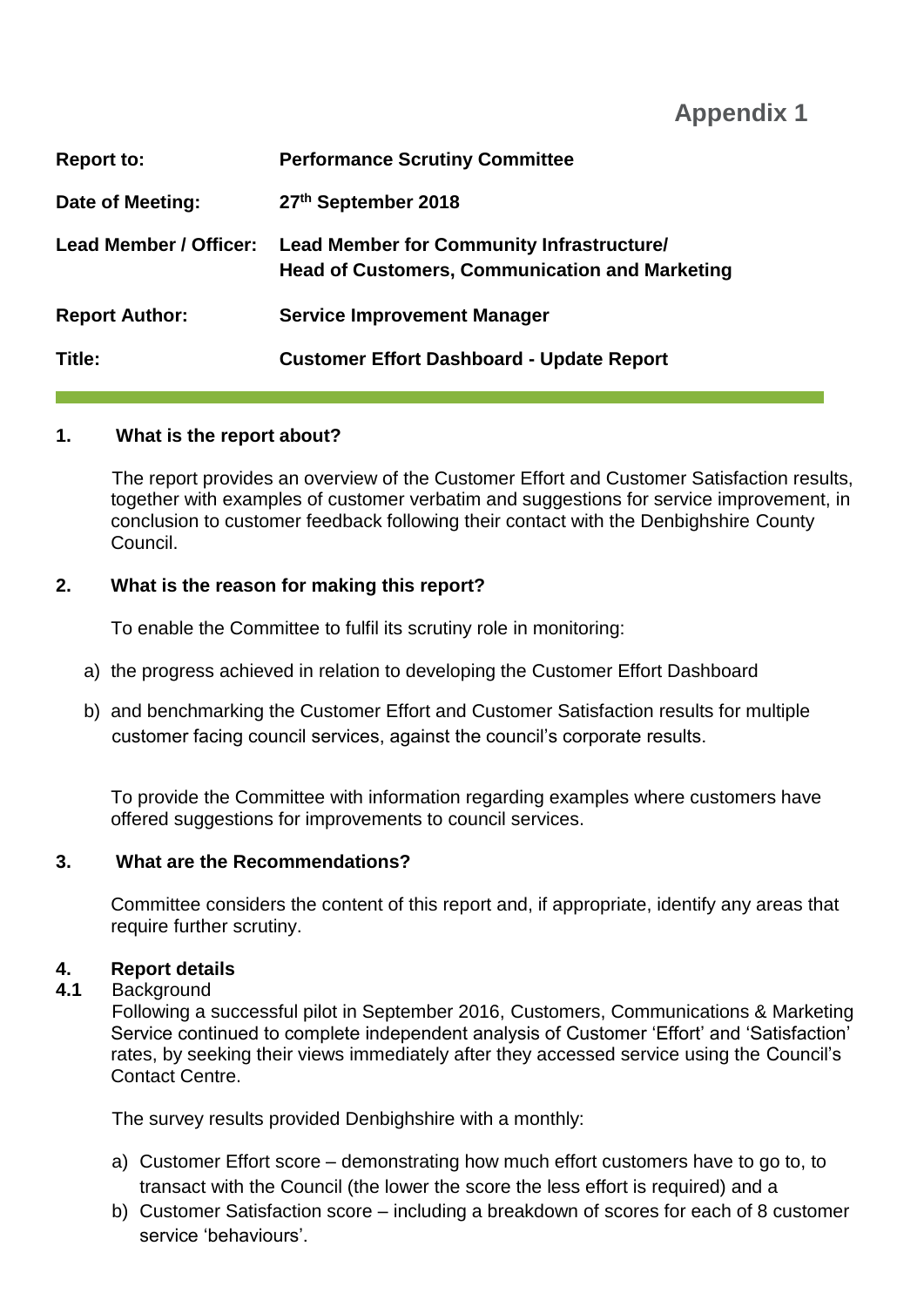- c) Customer Comment Report allowing analysis of customer verbatim to identify service improvement areas
- d) Customer Call-back report allowing the service to ring customers and seek further information about how we 'can do things better'
- e) Agent Feedback reports customer feedback on the quality of the transaction detailed by specific agent who dealt with the call to as to reflect on their own performance and improve where necessary.
- f) Customer Facing webpage published to members of the public via our website, together with examples of the feedback received - to view please visit:

[https://www.denbighshire.gov.uk/en/your-council/complaints-compliments-and](https://www.denbighshire.gov.uk/en/your-council/complaints-compliments-and-feedback/customer-satisfaction-results.aspx)[feedback/customer-satisfaction-results.aspx](https://www.denbighshire.gov.uk/en/your-council/complaints-compliments-and-feedback/customer-satisfaction-results.aspx) 

Over 12 months, analysis of this information identified 3 emerging themes as to why customers were not satisfied following their contact with the council:

- 1) Having being transferred or given a direct dialled number to ring the specific service requested, no one answered the phone.
- 2) Having left an answering machine message, the customer did not receive a call-back as requested.
- 3) Having had their enquiry logged onto the system, asking for a specific service to contact them direct, no call-back was received.

In response to the above, a 'Better Telephony Project' was implemented which involved enhancements to the existing telephony system enabling improved accessibility for customers – increasing their ability to 'get to the right place  $1<sup>st</sup>$  time' when dialling the Councils main telephone number 01824 706000.

Customers can now make enquiries with 4 council services and up to 13 different sections, by dialling one direct telephone number.

Further to this and following a report early 2018, SLT agreed for the survey to be extended to other customer facing services which account for the highest volume of calls into the Council to explore further service improvements *(please see annex 1 for a list of service now being surveyed)*

April 2018, we held our first training workshop with service representatives (facilitated by the survey suppliers) after which time the first set of service specific results were published and benchmarked against the corporate results *(please see annex 2 for the latest survey results August 2018)* 

An analysis of customer verbatim also confirm which areas are already performing well and which need further improvement

### Highlights:

*"I enquired about the SARTH housing register, I spoke to a lady who was extremely helpful, I received all the information required, completed the form, and I am delighted to have been offered a property - I move in next week, I couldn't be happier! Thank you DCC!!"*

*"Because the lady in school grants could not have been more helpful and understand and even said any problems give her a ring she really was perfect person to help me and if at all possible please can you pass on my gratefulness and say thank you to her"*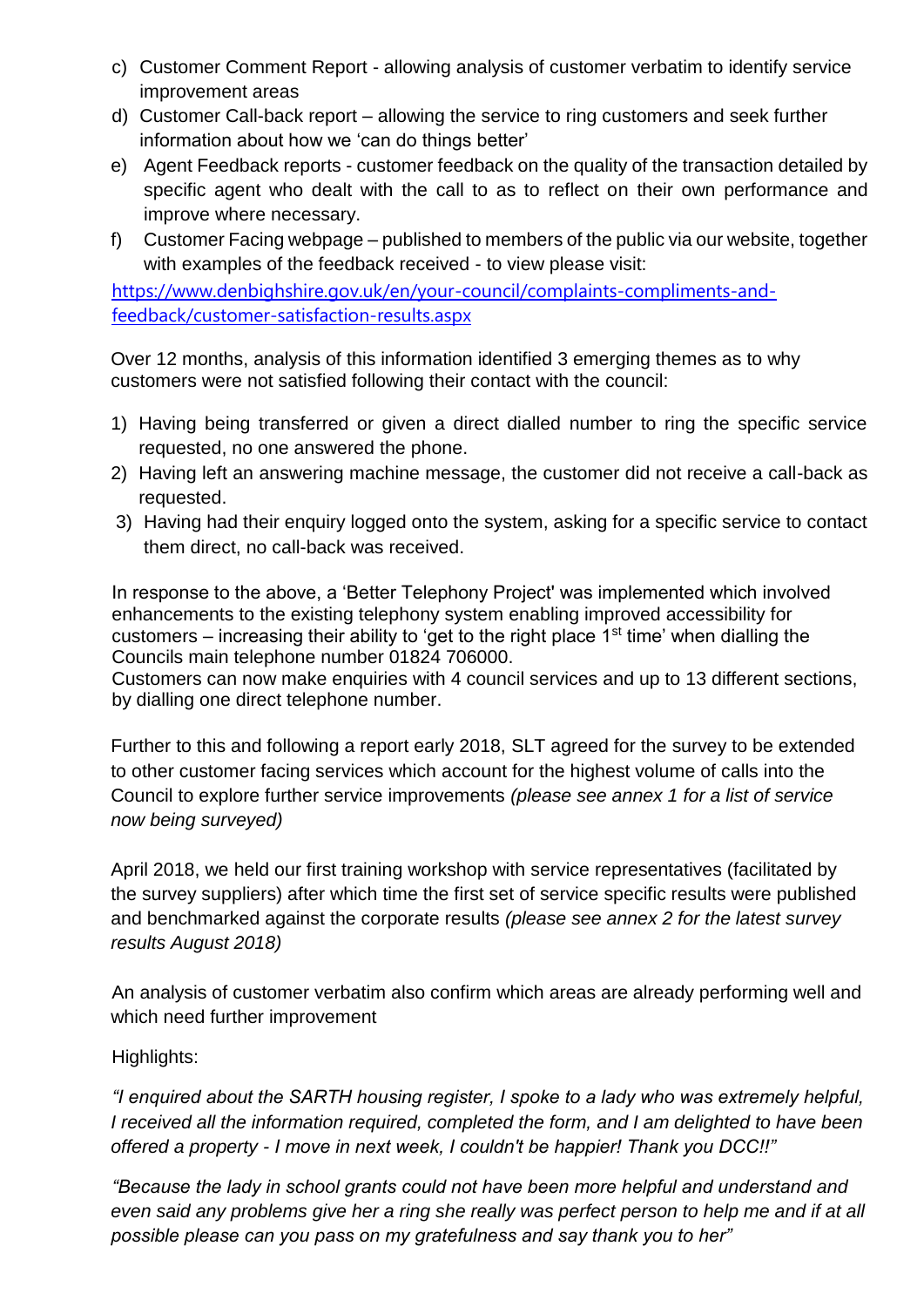*Lowlights:*

*"I called to request information. The person whom I needed to speak was on holiday so I was told I would have to wait till they returned to resolve the issue as there was no cover in this area. I'm still waiting for that call"* 

*"I reported a dead badger. The lady on the phone was lovely and said she'd contact the Trust to collect the body. However, the badger is still there and apart from a distressing sight there is the issue of flies and purification in this hot weather"* 

Long term trend analysis demonstrates that customers are now having to put less effort into contacting the Council to access the service they want, and in doing so they are more satisfied with the quality of customer services they received *(please see annex 3 for results)*

Future improvement areas have also been identified which will further reduce customer effort, increase customer satisfaction and ultimately reduce costs (please see annex 4).

### **5. How does the decision contribute to the Corporate Priorities?**

The Customer Effort and Satisfaction Dashboard directly contributes to the corporate plan: Working together for the future of Denbighshire; and its emerging priorities.

### **6. What will it cost and how will it affect other services?**

Monthly fee which includes user support to make best use of the analysis and call-back report to maximise the potential to identify best practice and areas for improvement in service delivery.

### **7. What are the main conclusions of the Well-being Impact Assessment?**

This is a performance report and no decision is being sought to make any changes that would impact on staff or the community. Therefore a Well-being Impact Assessment is not required for this report.

### **8. What consultations have been carried out with Scrutiny and others?**

Regular Scrutiny Reports.

### **9. Chief Finance Officer Statement**

There are no obvious financial implications arising from the report.

### **10. What risks are there and is there anything we can do to reduce them?**

N/A

### **11. Power to make the Decision**

Sections 7.3 and 7.4.2(b) of the Council's Constitution outlines the Committee's remit and powers with respect of Services' performance.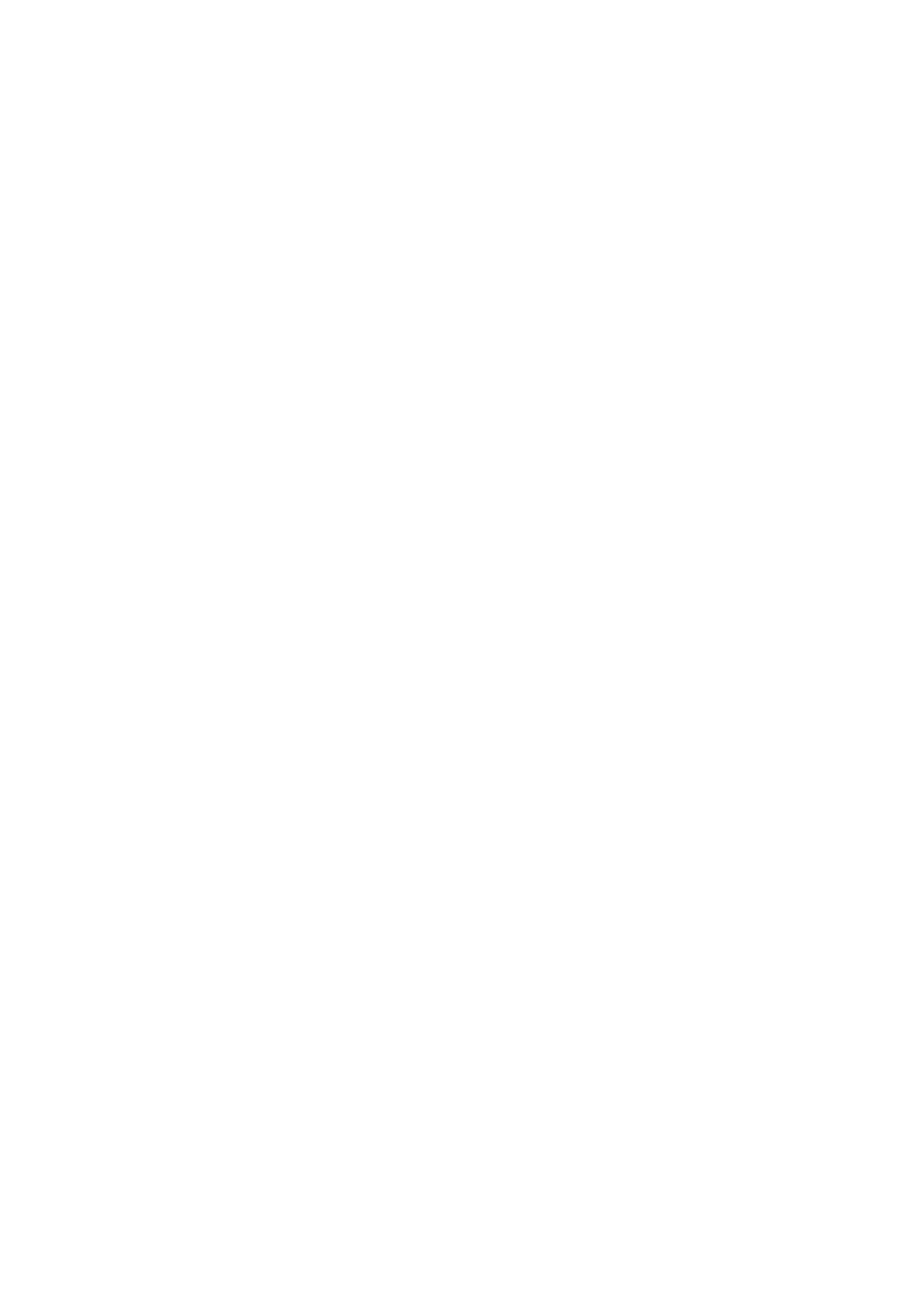### **Annexes**

# **1. New Services from June 2018**

| <b>Building Control</b>  | 01824 706717  |          |
|--------------------------|---------------|----------|
| <b>Children Services</b> | 01824 712200  |          |
| Council Tax              | 01824 706000  | Option 2 |
| <b>Customer Services</b> | 01824 706000  |          |
| Housing                  | 01824 706000  | Option 3 |
| <b>Benefits</b>          | 01824 706000  | Option 2 |
| Other                    |               |          |
| Planning                 | 01824 706727  |          |
| School admissions        | 01824 712698  |          |
| <b>SPOA</b>              | 0300 456 1000 |          |

# 2. Customer Effort Dashboard breakdown by service

### **Customer Effort Dashboard Summary Report**

#### **Current Month - August 18**

| <b>Service</b>           | External<br><b>Inbound</b><br>Calls | <b>Surveys</b><br>Sent | <b>Surveys</b><br><b>Received</b> | Response<br>Rate | <b>Customer</b><br><b>Effort</b> | <b>Customer</b><br>Satisfaction to Help | <b>Agent</b><br><b>Willingness</b> meet | Did not<br><b>Expectation Sentiment</b> | -ve Agent | -ve Service<br>Sentiment | <b>Surveyable</b><br>calls |
|--------------------------|-------------------------------------|------------------------|-----------------------------------|------------------|----------------------------------|-----------------------------------------|-----------------------------------------|-----------------------------------------|-----------|--------------------------|----------------------------|
| <b>Building Control</b>  | 551                                 | 72                     |                                   | 6%               | 52                               | 9.0                                     | 9.8                                     | 100%                                    | 0%        | 50%                      | 13%                        |
| Children's services      | 715                                 | 71                     |                                   | 3%               |                                  | 10.0 <sub>1</sub>                       | 10.0                                    | 0%                                      | 0%        | 0%                       | 10%                        |
| <b>Council Tax</b>       | 2,310                               | 475                    | 38                                | 8%               | 21                               | 8.1                                     | 8.9                                     | 14%                                     | 6%        | 28%                      | 21%                        |
| <b>Customer Services</b> | 3,911                               | 831                    | 127                               | 15%              | 30                               | 8.2                                     | 8.6                                     | 39%                                     | 6%        | 30%                      | 21%                        |
| Housing                  | 1,085                               | 187                    | 12                                | 6%               | 38                               | 7.5                                     | 8.7                                     | 50%                                     | 0%        | 36%                      | 17%                        |
| <b>Housing Benefits</b>  | 1,428                               | 165                    | 18                                | 11%              |                                  | 9.7                                     | 9.6                                     | 0%                                      | 0%        | 0%                       | 12%                        |
| Other                    | 3,269                               | 559                    | 32                                | 6%               | 34                               | 7.7                                     | 8.2                                     | 41%                                     | 24%       | 36%                      | 17%                        |
| Planning                 | 567                                 | 80                     |                                   | 6%               |                                  | 10.0                                    | 9.6                                     | 0%                                      | 0%        | 0%                       | 14%                        |
| Schools                  | 8                                   | 8                      |                                   | 13%              |                                  | 10.0                                    | 10.0                                    | 0%                                      | 0%        | 0%                       | 94%                        |
| SPOA                     | 1,604                               | 99                     |                                   | 7%               | 39                               | 6.7                                     | 6.3                                     | 50%                                     | 0%        | 33%                      | 6%                         |
| <b>Grand Total</b>       | 15,448                              | 2,538                  | 246                               | 10%              | 26                               | 8.2                                     | 8.6                                     | 32%                                     | 7%        | 27%                      | 16%                        |

#### **Previous Months - from Mar 18**

| <b>Service</b>           | External<br>Inbound<br>Calls | <b>Surveys</b><br>Sent | <b>Surveys</b><br><b>Received</b> | <b>Response</b><br>Rate | <b>Customer</b><br><b>Effort</b> | Customer<br>Satisfaction to Help | Agent<br><b>Willingness</b> meet | Did not<br><b>Expectation Sentiment</b> | -ve Agent | -ve Service<br>Sentiment | Surveyable<br>calls |
|--------------------------|------------------------------|------------------------|-----------------------------------|-------------------------|----------------------------------|----------------------------------|----------------------------------|-----------------------------------------|-----------|--------------------------|---------------------|
| <b>Building Control</b>  | 2,622                        | 397                    | 24                                | 6%                      | 19                               | 8.1                              | 8.0                              | 23%                                     | 13%       | 18%                      | 15%                 |
| Children's services      | 3,754                        | 362                    | 26                                | 7%                      | 67                               | 5.5                              | 6.5                              | 89%                                     | 20%       | 71%                      | 10%                 |
| <b>Council Tax</b>       | 11,971                       | 2,365                  | 244                               | 10%                     | 32 <sub>1</sub>                  | 7.3                              | 7.8                              | 32%                                     | 27%       | 38%                      | 20%                 |
| <b>Customer Services</b> | 21,823                       | 4,115                  | 679                               | 17%                     | 32                               | 7.7                              | 8.4                              | 40%                                     | 14%       | 34%                      | 19%                 |
| Housing                  | 13,575                       | 1,835                  | 201                               | 11%                     | 42                               | 7.1                              | 7.8                              | 52%                                     | 17%       | 45%                      | 14%                 |
| <b>Housing Benefits</b>  | 7,599                        | 1,030                  | 62                                | 6%                      | 31                               | 7.3                              | 7.9                              | 33%                                     | 9%        | 33%                      | 14%                 |
| Other                    | 21,900                       | 2,967                  | 169                               | 6%                      | 35                               | 7.3                              | 7.9                              | 39%                                     | 13%       | 39%                      | 14%                 |
| Planning                 | 2,810                        | 395                    | 33                                | 8%                      | 29                               | 7.8                              | 8.4                              | 36%                                     | 0%        | 28%                      | 14%                 |
| Schools                  | 1,375                        | 303                    | 22                                | 7%                      | 44                               | 7.1                              | 7.7                              | 57%                                     | 14%       | 44%                      | 22%                 |
| SPOA                     | 8,047                        | 489                    | 61                                | 12%                     | 39                               | 7.4                              | 7.9                              | 52%                                     | 16%       | 38%                      | 6%                  |
| <b>Grand Total</b>       | 95,476                       | 14,258                 | 1521                              | 11%                     | 35                               | 7.5                              | 8.0                              | 41%                                     | 16%       | 37%                      | 15%                 |

*\*Customer Effort demonstrates how much effort customers have to go to, to transact with the Council – the lower the score the less effort is required.*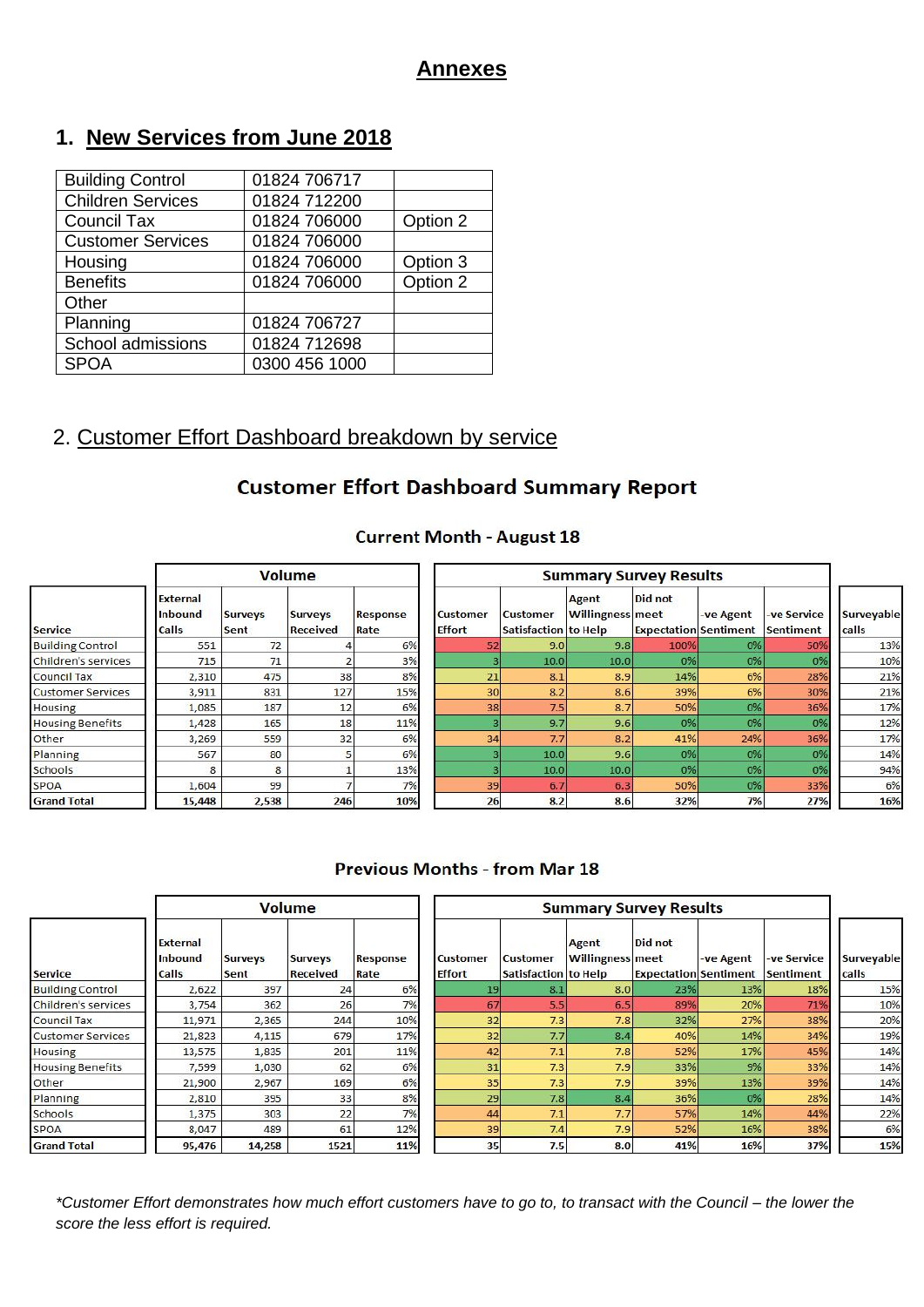

### **3. Long Term Trend**

Positive 12 month trends include:

| <b>Customer Effort</b>                           | 38% to 30%     |
|--------------------------------------------------|----------------|
| <b>Customer Satisfaction</b>                     | 73% to 77%     |
| Agent willingness to help                        | 81% to 82%     |
| Calling the Council (after visiting our website) | static $@30\%$ |
| 1 <sup>st</sup> time resolution                  | 70% to 78%     |
| Ease to resolve query                            | 69% to 74%     |
| Ease to get through                              | 73% to 75%     |

Based on these results, Denbighshire are above average for Councils across the UK

### **4. Future Improvements**

- $\triangleright$  To reduce the number of phone calls into the Council currently the council receives more than double the number of residents and more than 4 times the number of residential properties a year – this is high
- $\triangleright$  To increase the number of website visitors completing their transactions online currently 30% of those visiting Denbighshire website resort to ringing the council in order to access the service they require – this is all about signposting, making the transaction easy and seamless.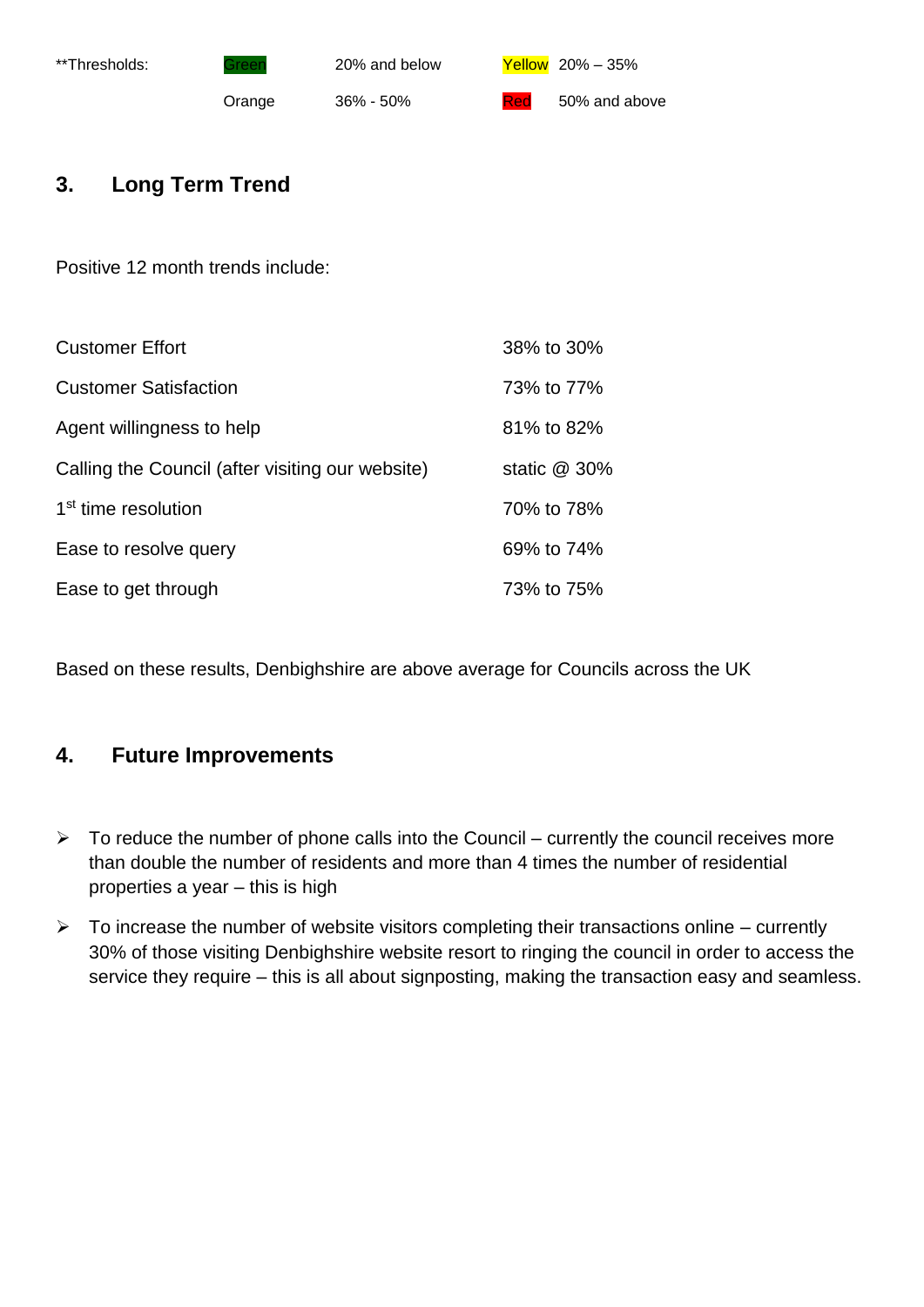# **Appendix 2 Customer Effort Dashboard Summary Report Quarter Two – 2018**

|                          |                                                   |                        | Volume                            |                  | <b>Summary Survey Results</b>    |                                        |                                 |                                |                        |                                 |                                |
|--------------------------|---------------------------------------------------|------------------------|-----------------------------------|------------------|----------------------------------|----------------------------------------|---------------------------------|--------------------------------|------------------------|---------------------------------|--------------------------------|
| <b>Service</b>           | <b>External</b><br><b>Inbound</b><br><b>Calls</b> | <b>Surveys</b><br>Sent | <b>Surveys</b><br><b>Received</b> | Response<br>Rate | <b>Customer</b><br><b>Effort</b> | <b>Customer</b><br><b>Satisfaction</b> | Agent<br>Willingness<br>to Help | Did not<br>meet<br>Expectation | -ve Agent<br>Sentiment | -ve Service<br><b>Sentiment</b> | <b>Surve</b><br>yable<br>calls |
| <b>Building Control</b>  | 1,639                                             | 328                    | 10                                | 3%               | 30                               | 8.8                                    | 8.9                             | 50%                            | 25%                    | 29%                             | 20%                            |
| Children's services      | 2,301                                             | 281                    | 13                                | 5%               | 65                               | 5.9                                    | 6.9                             | 80%                            | 33%                    | 73%                             | 12%                            |
| <b>Council Tax</b>       | 6,754                                             | 1,911                  | 144                               | 8%               | 19                               | 8.5                                    | 9.0                             | 19%                            | 6%                     | 23%                             | 28%                            |
| <b>Customer Services</b> | 12,784                                            | 3,326                  | 443                               | 13%              | 32                               | 7.8                                    | 8.4                             | 41%                            | 13%                    | 33%                             | 26%                            |
| Housing                  | 9,161                                             | 799                    | 48                                | 6%               | 45                               | 6.8                                    | 7.3                             | 57%                            | 30%                    | 46%                             | 9%                             |
| <b>Housing Benefits</b>  | 4,445                                             | 685                    | 42                                | 6%               | 11                               | 8.8                                    | 8.9                             | 12%                            | 8%                     | 9%                              | 15%                            |
| Other                    | 13,495                                            | 2,414                  | 127                               | 5%               | 34                               | 7.6                                    | 8.1                             | 42%                            | 18%                    | 36%                             | 18%                            |
| Planning                 | 1,674                                             | 322                    | 12                                | 4%               | 26                               | 7.8                                    | 7.9                             | 30%                            | 0%                     | 25%                             | 19%                            |
| Schools                  | 1,083                                             | 21                     | 15                                | 71%              | 45                               | 7.3                                    | 7.5                             | 57%                            | 20%                    | 50%                             | 2%                             |
| SPOA                     | 4,630                                             | 438                    | 31                                | 7%               | 40                               | 7.1                                    | 7.3                             | 48%                            | 22%                    | 45%                             | 9%                             |
| <b>Grand Total</b>       | 57,966                                            | 10,525                 | 885                               | 8%               | 31                               | 7.9                                    | 8.3                             | 38%                            | 14%                    | 33%                             | 18%                            |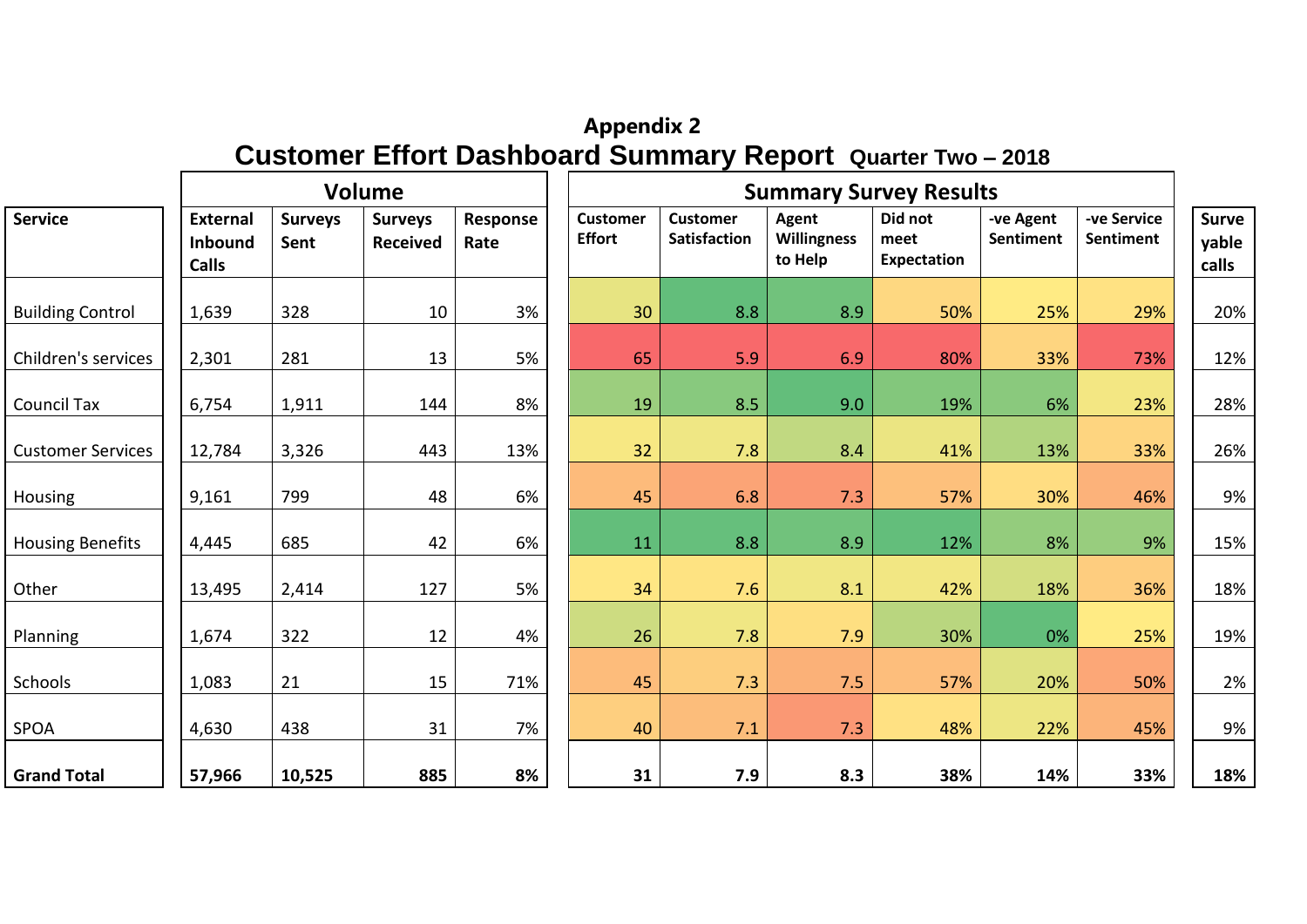# **Quarter One - 2018**

|                          |                                                   |                        | Volume                            |                  |                                  |                                 |                                        | <b>Summary Survey Results</b>         |                        |                          |                      |
|--------------------------|---------------------------------------------------|------------------------|-----------------------------------|------------------|----------------------------------|---------------------------------|----------------------------------------|---------------------------------------|------------------------|--------------------------|----------------------|
| <b>Service</b>           | <b>External</b><br><b>Inbound</b><br><b>Calls</b> | <b>Surveys</b><br>Sent | <b>Surveys</b><br><b>Received</b> | Response<br>Rate | <b>Customer</b><br><b>Effort</b> | <b>Customer</b><br>Satisfaction | Agent<br><b>Willingness</b><br>to Help | Did not<br>meet<br><b>Expectation</b> | -ve Agent<br>Sentiment | -ve Service<br>Sentiment | Surveya<br>ble calls |
| <b>Building Control</b>  | 1,553                                             | 312                    | 17                                | 5%               | 18                               | 8.1                             | 8.0                                    | 20%                                   | 0%                     | 15%                      | 20%                  |
| Children's services      | 2,126                                             | 270                    | 13                                | 5%               | 72                               | 4.6                             | 5.6                                    | 100%                                  | 25%                    | 70%                      | 13%                  |
| Council Tax              | 7,085                                             | 1,462                  | 130                               | 9%               | 33                               | 7.3                             | 7.8                                    | 35%                                   | 28%                    | 39%                      | 21%                  |
| <b>Customer Services</b> | 11,437                                            | 3,079                  | 387                               | 13%              | 31                               | 7.9                             | 8.5                                    | 39%                                   | 11%                    | 31%                      | 27%                  |
| Housing                  | 3,610                                             | 1,320                  | 111                               | 8%               | 43                               | 6.8                             | 7.5                                    | 51%                                   | 15%                    | 46%                      | 37%                  |
| <b>Housing Benefits</b>  | 4,332                                             | 632                    | 39                                | 6%               | 28                               | 7.4                             | 8.0                                    | 29%                                   | 9%                     | 29%                      | 15%                  |
| Other                    | 10,880                                            | 2,153                  | 96                                | 4%               | 34                               | 7.6                             | 8.2                                    | 39%                                   | 12%                    | 38%                      | 20%                  |
| Planning                 | 1,701                                             | 304                    | 18                                | 6%               | 21                               | 8.3                             | 9.1                                    | 25%                                   | 0%                     | 18%                      | 18%                  |
| Schools                  | 209                                               | 237                    | 14                                | 6%               | 42                               | 7.0                             | 7.6                                    | 50%                                   | 17%                    | 45%                      | 113%                 |
| <b>SPOA</b>              | 4,693                                             | 360                    | 41                                | 11%              | 36                               | 7.9                             | 8.5                                    | 56%                                   | 5%                     | 30%                      | 8%                   |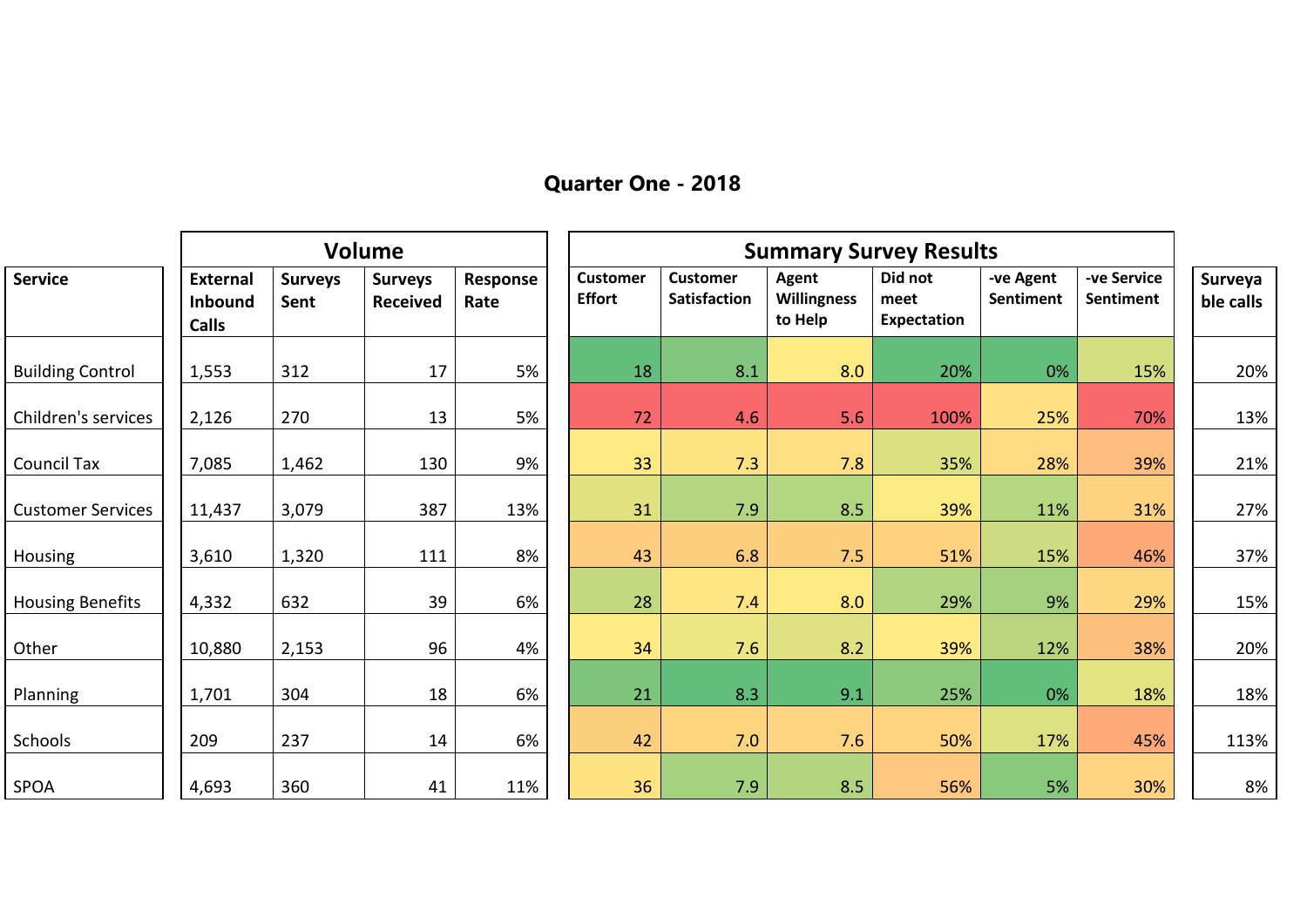| <b>Grand Total</b>       | 47,626                                            | 10,129                 | 866                               | 9%               | 33                                       | 7.5                             | 8.2                                    | 40%                            | 14%                    | 35%                             | 21%                  |
|--------------------------|---------------------------------------------------|------------------------|-----------------------------------|------------------|------------------------------------------|---------------------------------|----------------------------------------|--------------------------------|------------------------|---------------------------------|----------------------|
|                          |                                                   |                        |                                   |                  | <b>Quarter One vs Quarter Two - 2018</b> |                                 |                                        |                                |                        |                                 |                      |
|                          |                                                   |                        |                                   |                  |                                          |                                 |                                        |                                |                        |                                 |                      |
|                          |                                                   |                        | Volume                            |                  |                                          |                                 |                                        | <b>Summary Survey Results</b>  |                        |                                 |                      |
| <b>Service</b>           | <b>External</b><br><b>Inbound</b><br><b>Calls</b> | <b>Surveys</b><br>Sent | <b>Surveys</b><br><b>Received</b> | Response<br>Rate | <b>Customer</b><br><b>Effort</b>         | <b>Customer</b><br>Satisfaction | Agent<br><b>Willingness</b><br>to Help | Did not<br>meet<br>Expectation | -ve Agent<br>Sentiment | -ve Service<br><b>Sentiment</b> | Surveyab<br>le calls |
| Service                  | 86                                                | 16                     | $-7$                              | $-2%$            | 12                                       | 0.7                             | 0.9                                    | 30%                            | 25%                    | 13%                             | 0%                   |
| <b>Building Control</b>  | 175                                               | 11                     | $\mathbf 0$                       | 0%               | $-7$                                     | 1.3                             | 1.3                                    | $-20%$                         | 8%                     | 3%                              | 0%                   |
| Children's services      | 331                                               | 449                    | 14                                | $-1%$            | $-14$                                    | 1.3                             | 1.2                                    | $-16%$                         | $-21%$                 | $-15%$                          | $-8%$                |
| <b>Council Tax</b>       | 1,347                                             | 247                    | 56                                | 1%               | $\overline{2}$                           | 0.0                             | $-0.1$                                 | 2%                             | 1%                     | 3%                              | 1%                   |
| <b>Customer Services</b> | 5,551                                             | 521                    | $-63$                             | $-2%$            | $\overline{2}$                           | $-0.1$                          | $-0.2$                                 | 6%                             | 16%                    | 0%                              | 28%                  |
| Housing                  | 113                                               | 53                     | 3                                 | 0%               | $-16$                                    | 1.4                             | 0.9                                    | $-18%$                         | $-1%$                  | $-20%$                          | $-1%$                |
| <b>Housing Benefits</b>  | 2,615                                             | 261                    | 31                                | 1%               | $\pmb{0}$                                | 0.1                             | $-0.1$                                 | 3%                             | 6%                     | $-2%$                           | 2%                   |
| Other                    | 27                                                | 18                     | $-6$                              | $-2%$            | 5                                        | $-0.4$                          | $-1.1$                                 | 5%                             | 0%                     | 7%                              | $-1%$                |
| Planning                 | 874                                               | 216                    | $\mathbf{1}$                      | 66%              | $\overline{2}$                           | 0.3                             | 0.0                                    | 7%                             | 3%                     | 5%                              | 111%                 |
| Schools                  | 63                                                | 78                     | $-10$                             | $-4%$            | $\overline{4}$                           | $-0.8$                          | $-1.2$                                 | $-8%$                          | 17%                    | 15%                             | $-2%$                |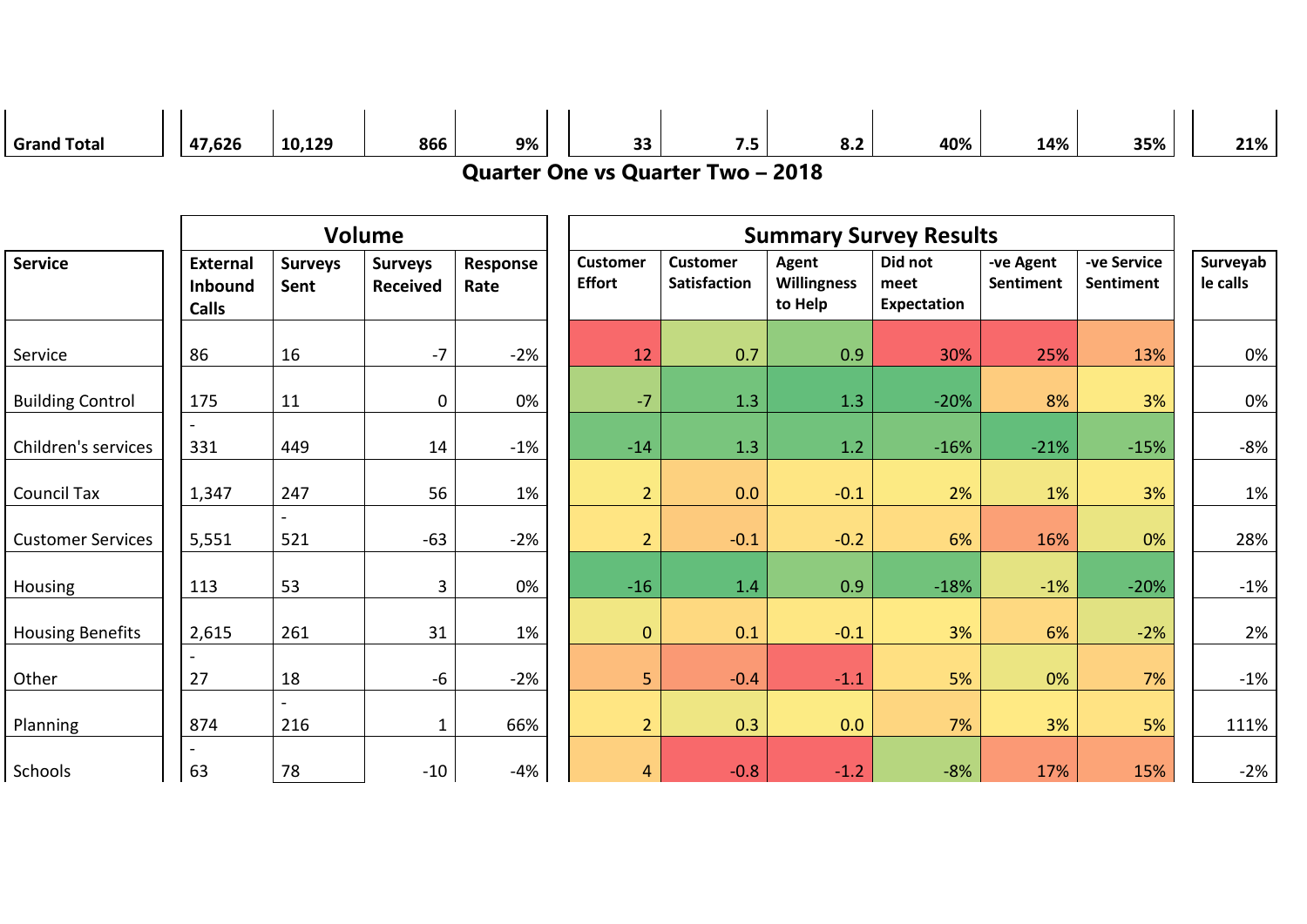| <b>Grand Total</b> | 10,340 | 396 | 10.<br>-- | 0% |  |  | v.J | v.z | 2% | 0% | $-2%$ | 3% |  |
|--------------------|--------|-----|-----------|----|--|--|-----|-----|----|----|-------|----|--|
|--------------------|--------|-----|-----------|----|--|--|-----|-----|----|----|-------|----|--|

# **Trend**

### **Positive trends between quarters:**

|                                              | Q1  |    | Q <sub>2</sub> |
|----------------------------------------------|-----|----|----------------|
| <b>Customer Effort</b>                       | 33  | to | 31             |
| <b>Customer Satisfaction</b>                 | 75% | to | 79%            |
| Agent willingness to help                    | 82% | to | 83%            |
| Calling the Council (after visiting website) | 28% | to | 29%            |
| 1 <sup>st</sup> time resolution              | 76% | to | 78%            |
| Ease to resolve query                        | 72% | to | 75%            |
| Ease to get through                          | 74% | tΩ | 78%            |

# **Actual scores and volumes between quarters:**

|        |    | Q2     |
|--------|----|--------|
| 33     | tο | 31     |
| 7.53   | tΩ | 7.86   |
| 8.15   | to | 8.35   |
| 13,335 | to | 16.810 |
|        |    |        |